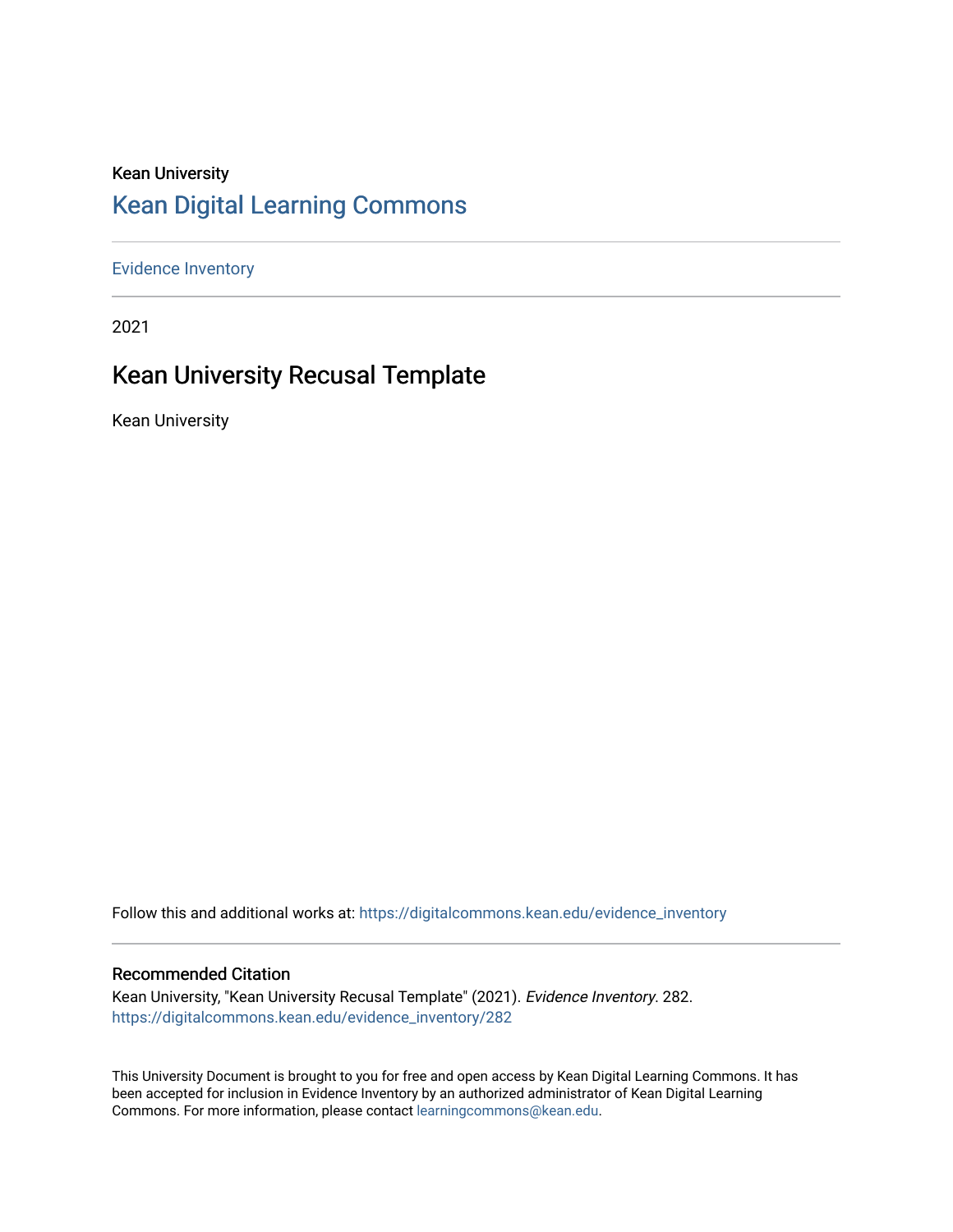## Kean University Recusal Template

### Abstract

If there is a Conflict of Interest, or a perceived Conflict of Interest and a recusal is needed, the Ethics Liaison Officer (ELO) will create a recusal and have the employee sign and agree to the terms of the recusal. Once the recusal is signed by the employee and ELO, a copy then gets sent to the State Ethics Commission.

### Keywords

Standard II, recusal